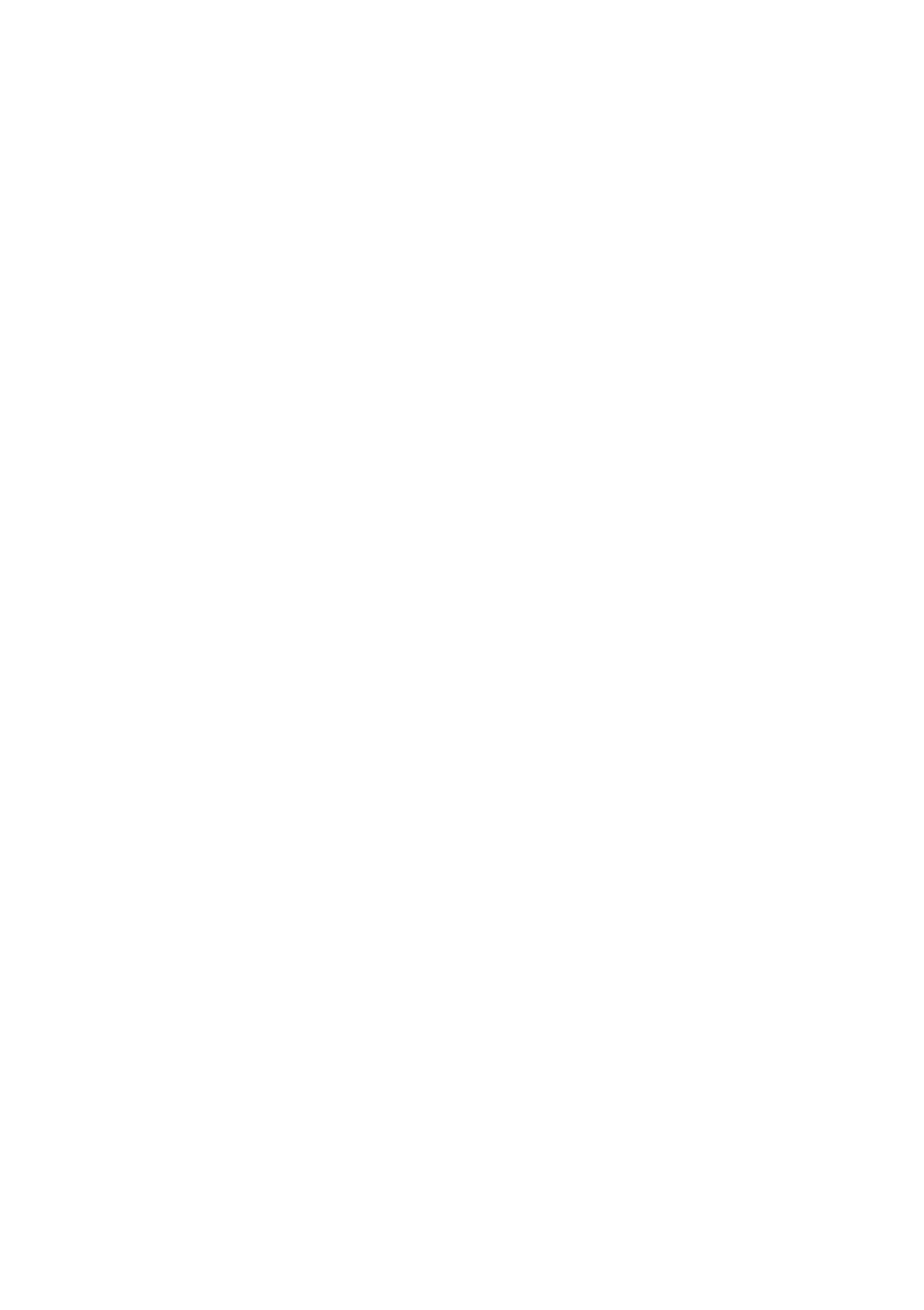



**DPIIT-CII BUSINESS DELEGATION TO POLAND** 

21-25 JUNE 2022: WARSAW

## **LIST OF MEMBERS**

#### **Government**

- 1. **Ms Sumita Dawra** Additional Secretary Department for Promotion of Industry and Internal Trade (DPIIT) Government of India
- 2. **Dr N Yuvaraj** Joint Secretary Department of Pharmaceuticals Government of India
- 3. **Mr Raja Singh Khurana** Senior Asst. Vice President Invest India
- 4. **Ms Sunaina Khanna** Senior Manager Invest India

#### **Industry**

- 5. **Mr Shohab Rais** Chief Operating Officer – Indian Chemicals Business Tata Chemicals Ltd
- 6. **Mr Ishan Nandwani** Manager – Exports Anupam Rasayan India Ltd
- 7. **Mr Mangesh Gowardhan Barbate** GM (Operations – Dossier Management) Global Product Compliance (GPC) – India
- 8. **Mr. Ashok Kumar Ghosh** Head Plant & Executive Vice President Haldia Petrochemicals Limited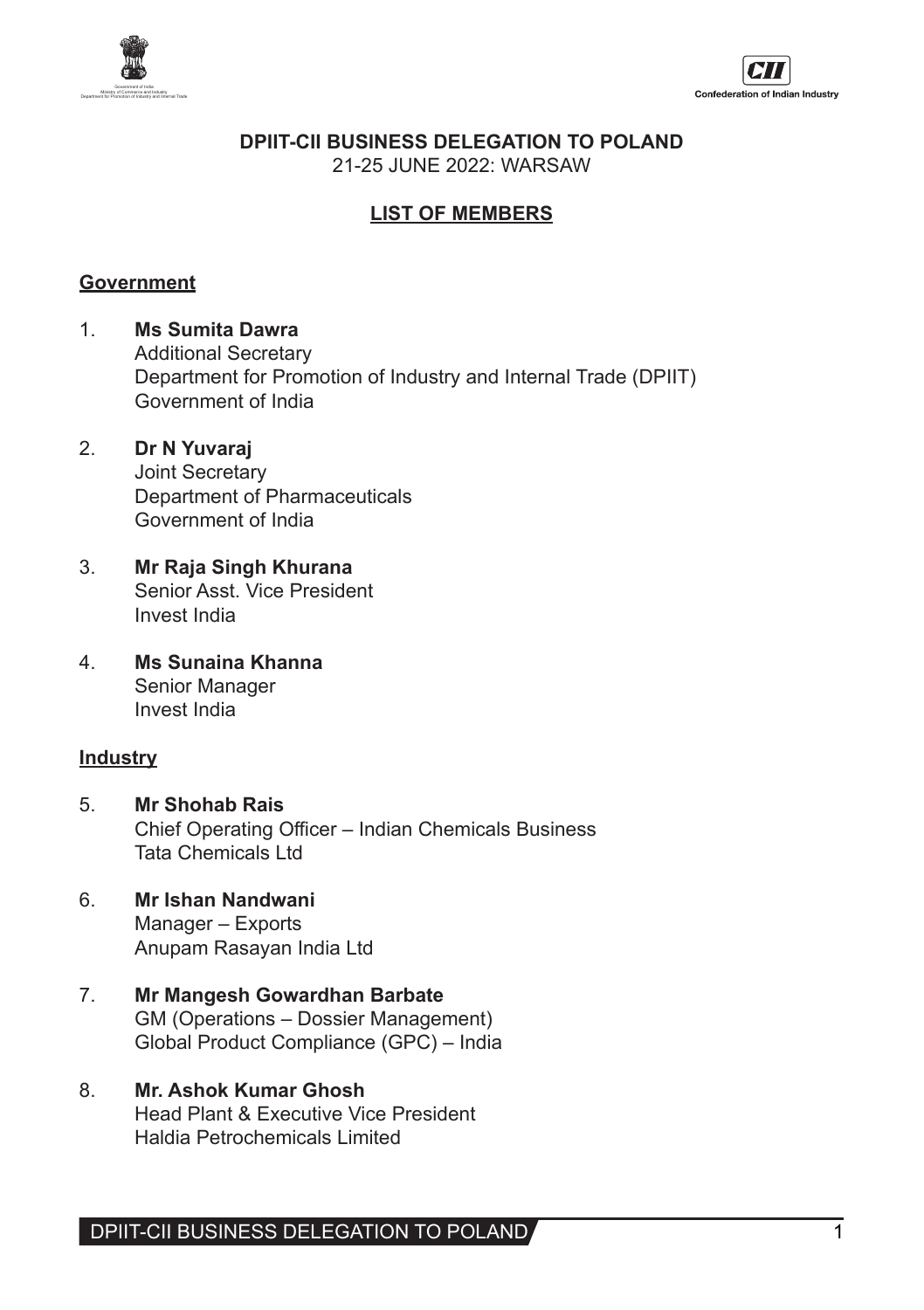



- 9. **Mr Sanjay Grover**  Head- International Business Kirloskar Pneumatic Company Ltd
- 10. **Mr Allwyn Lewis** Head - International Marketing & Business Development Larsen and Toubro Limited
- 11. **Mr Rateesh Kamat** Head - Design Tata AutoComp Systems

## **CII Secretariat**

- 12. **Ms Amita Sarkar** Deputy Director General Confederation of Indian Industry (CII)
- 13. **Ms Lakshmi Lalita Mohan** Head and Representative – France & Germany Confederation of Indian Industry (CII)
- 14. **Mr Suvendu Kumar Mahapatra Director** Confederation of Indian Industry (CII)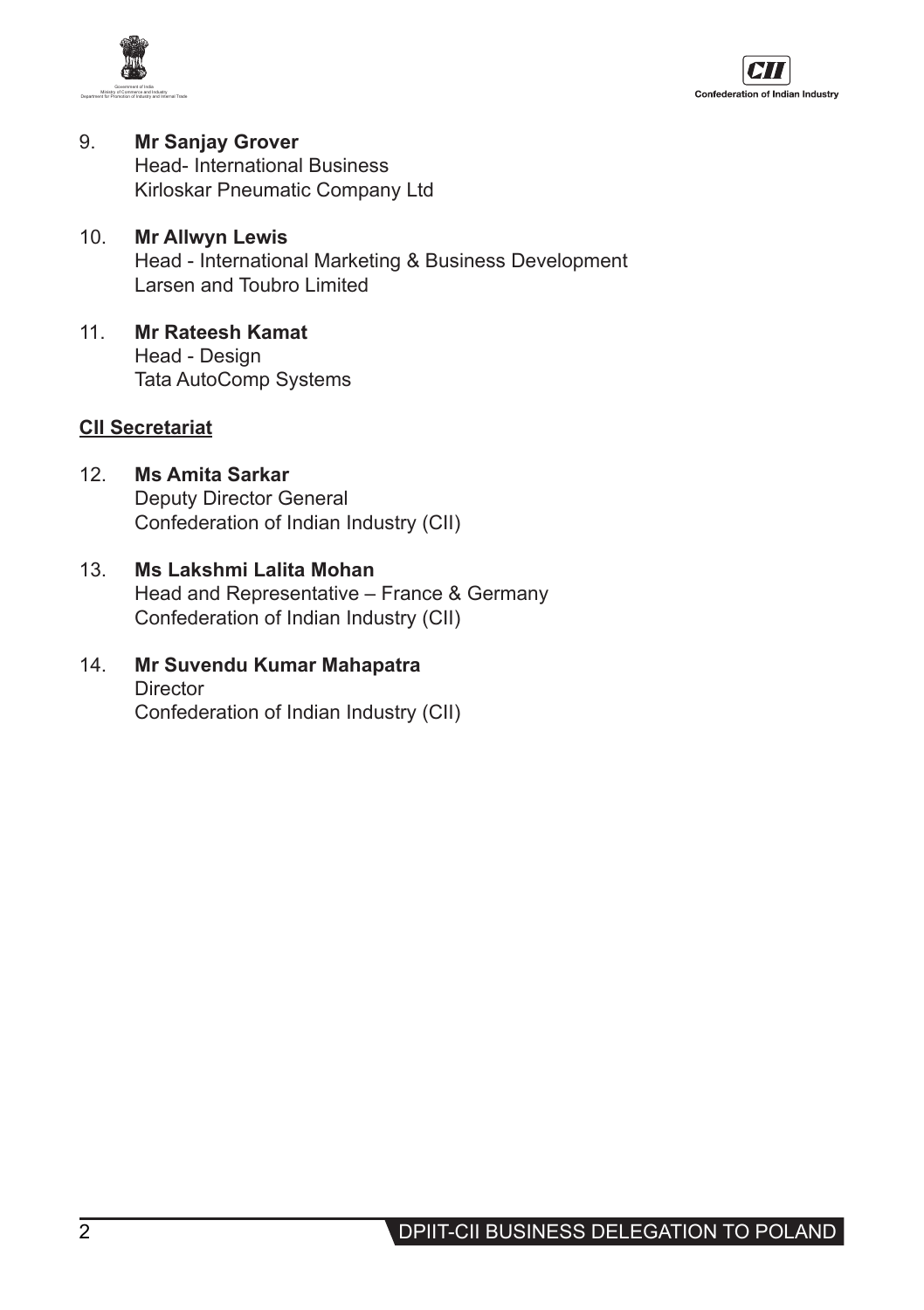





## **Sumita Dawra**

Additional Secretary **Department for Promotion of Industry & Internal Trade Government of India**

E-Mail : dawras@ias.nic.in Web : www.dpiit.gov.in

#### **Personal Profile**

Ms Sumita Dawra is an Indian Administrative Officer (1991 batch), presently the Additional Secretary in Department for Promotion of Industry & Internal Trade (DPIIT), Ministry of Commerce and Industry, Government of India.

Her current responsibilities in the Ministry include Investment Promotion, International Cooperation, Industrial Safety, One District One Product, National Single Window System, amongst others.

Ms Dawra has experience of over three decades in public administration in India and abroad. Her services include working with Ministry of Finance, Government of India, for six and a half years, which includes her three and a half years tenure in China, as the head of the economic wing in the Indian Embassy. She has also done a stint with the U.N. as a governance specialist.

Her public policy experiences led her to author articles and two best-selling books on public policy, namely 'Poor but Spirited in Karimnagar: field notes of a civil servant,' and a well-respected book on the Chinese economy and public policy, titled: 'China: Behind the Miracle'.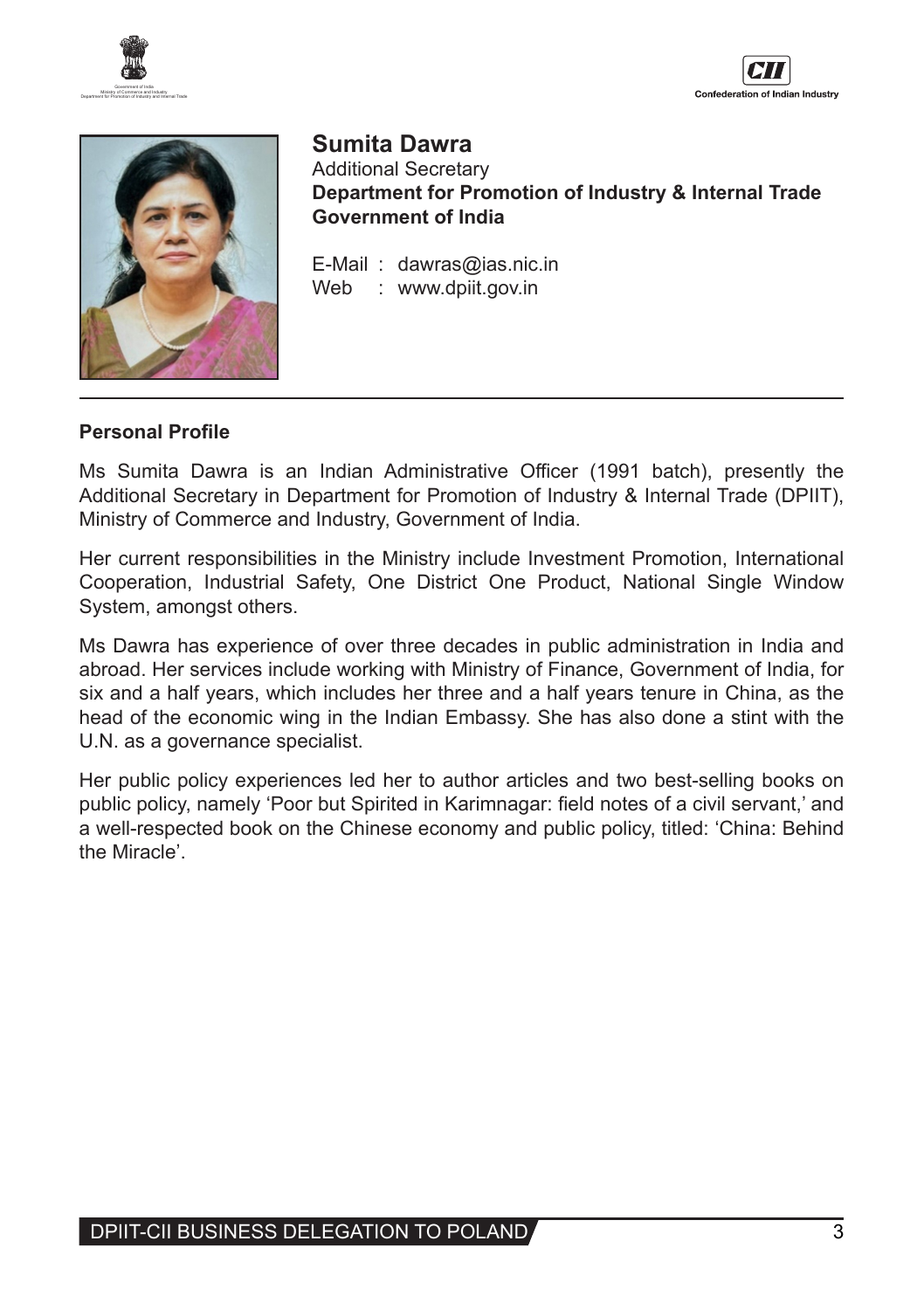





**N Yuvaraj** Joint Secretary **Department of Pharmaceuticals Government of India**

E-Mail : js.pharma@nic.in Web : www.pharmaceuticals.gov.in

Dr. N Yuvaraj is an Indian Administrative Officer (AP 2005), presently serving as Joint Secretary in the Department of Pharmaceuticals, Ministry of Chemicals & Fertilizers since November, 2021.

Prior to that, he has served as Director in the Department of Health and Family Welfare for three years.

His Government of India stint started as Private Secretary to Union Minister of Information and Broadcasting, followed which, he has worked as Private Secretary to Vice President of India, Shri M Venkaaiah Naidu.

In the Andhra Pradesh Cadre, he has worked as Collector, Visakhapatnam, during which he has handled the Hudhud cyclone which hit the Vizag City in 2014 and he managed the post-cyclone re-construction of the City Infrastructure.

He had served in the state in various capacities including VC, VUDA, Joint Collector, Guntur and JEO, Tirupati, TTD.

Dr Yuvaraj has completed Master's in Animal Physiology from Veterinary College at Mannuthy, Thrissur, Kerala.

Before joining service, he worked for three years inAnimal and Poultry Vaccine production in Tamil Nadu State Government Institute.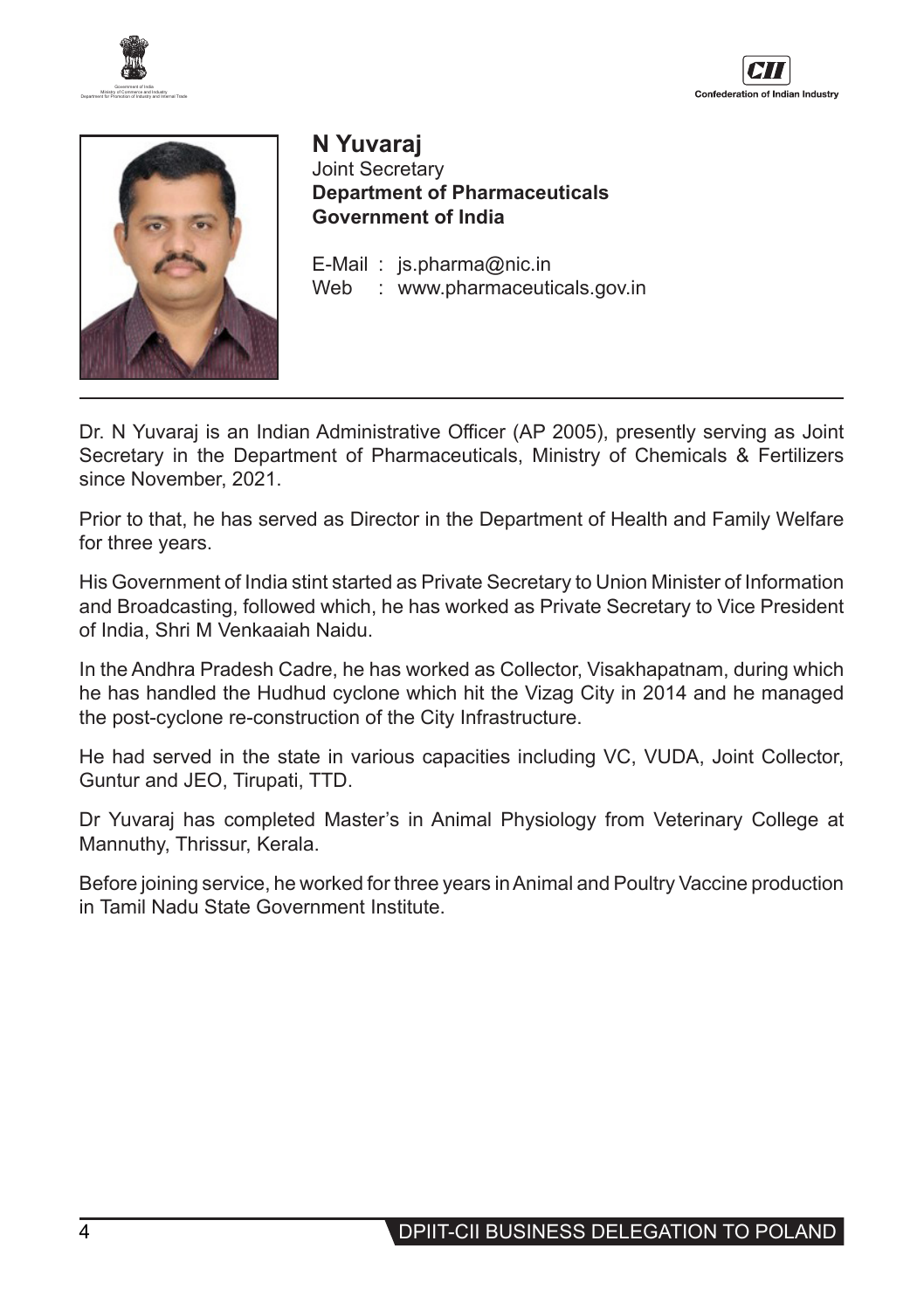





# **Raja Singh Khurana**

Sr. Asst. Vice President **Invest India**

E-Mail : raja.khurana@investindia.gov.in Web : www.investindia.gov.in

## **Personal Profile**

Mr Raja Singh Khurana has a professional career spanning over 11 years. He is with Invest India, which is the National Investment Promotion and Facilitation Agency of Government of India. While leading the regional desks at Invest India, he has worked & managed investments across Asia & Oceania regions majorly focusing on China, Australia, and Singapore.

His core expertise has been to promote and facilitate these regional investments into India. He has served across the value chain of investment targeting & facilitation lifecycle. Recently he has taken up the role to lead the core team set-up under Department for Promotion of Industry and Internal Trade for attracting & facilitating investment in India. Mr Khurana has a bachelor's degree in Commerce from the University of Delhi after which he earned a dual MBA in Competitive Intelligence and Strategic Management with a gold medal.

## **Company Profile**

The most awarded investment promotion agency in the world, Invest India is the advisor, guide, and facilitator to every investor looking to make a home in India. Invest India is the first point of contact for global companies whom they handhold from the day the interested companies start exploring India as an investment destination and at every step of the way throughout their journey in the world's most liberal investment destination. Key activities undertaken include detailed India entry strategies and research, end-toend handholding, and investment aftercare. Invest India works with major countries around the world, and across all Indian states.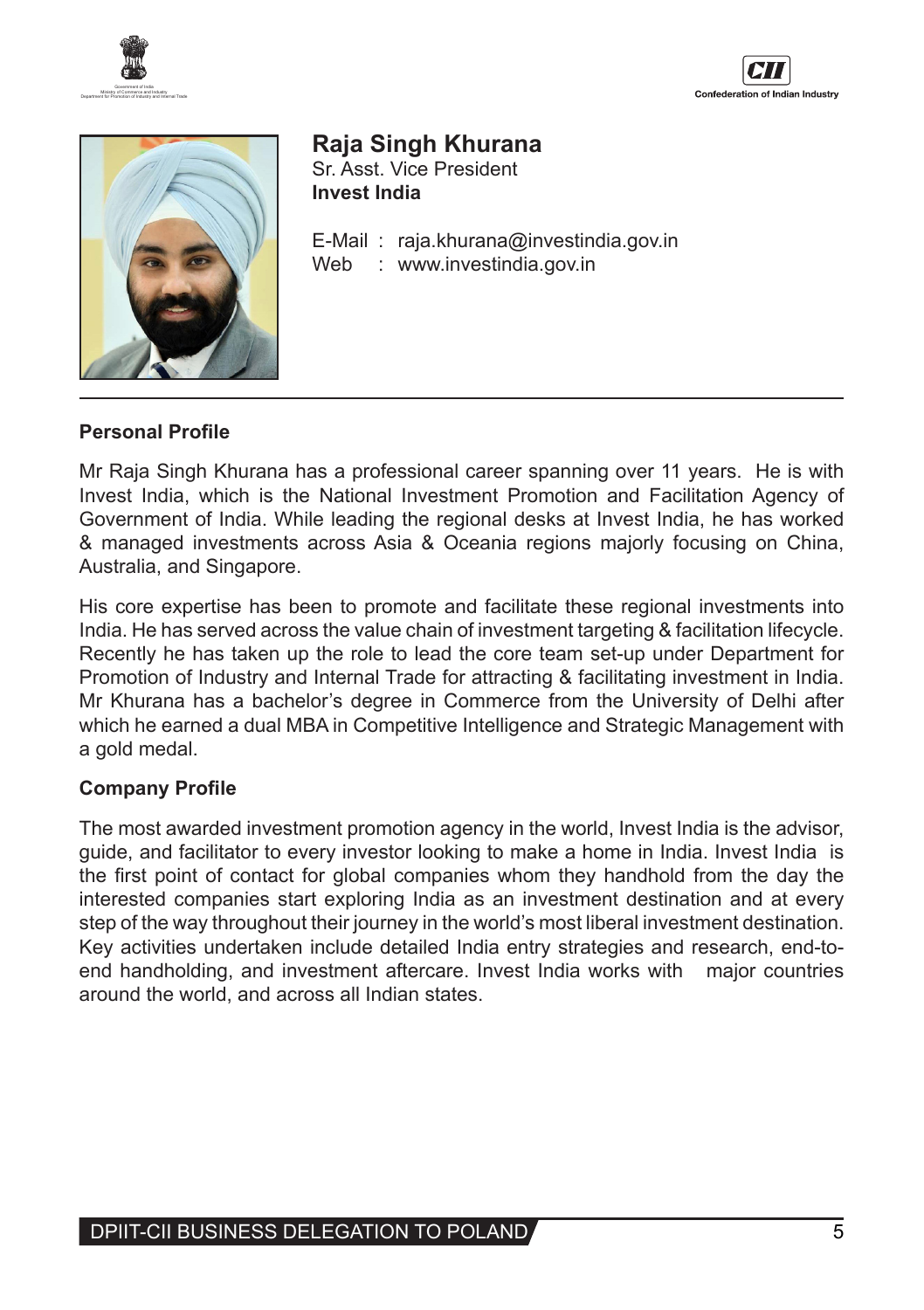





# **Sunaina Khanna**

Senior Manager **Invest India**

E-Mail : Sunaina.khanna@investindia.org.in : www.investindia.gov.in

## **Personal Profile**

Ms Sunaina Khanna is a Senior Manager with the Europe Desk at Invest India, overseeing incoming investments from Europe to India. She graduated with a Bachelor's in Science Economics with a second major in Finance from Singapore Management University and subsequently joined Price Waterhouse & Co. LLP, India in their Valuations and Strategy Division. She has also completed her Post Graduate Program in Management from the Indian School of Business. In her free time, she enjoys swimming, running, and golfing.

## **Company Profile**

The most awarded investment promotion agency in the world, Invest India is the advisor, guide, and facilitator to every investor looking to make a home in India. Invest India is the first point of contact for global companies whom they handhold from the day the interested companies start exploring India as an investment destination and at every step of the way throughout their journey in the world's most liberal investment destination. Key activities undertaken include detailed India entry strategies and research, end-toend handholding, and investment aftercare. Invest India works with major countries around the world, and across all Indian states.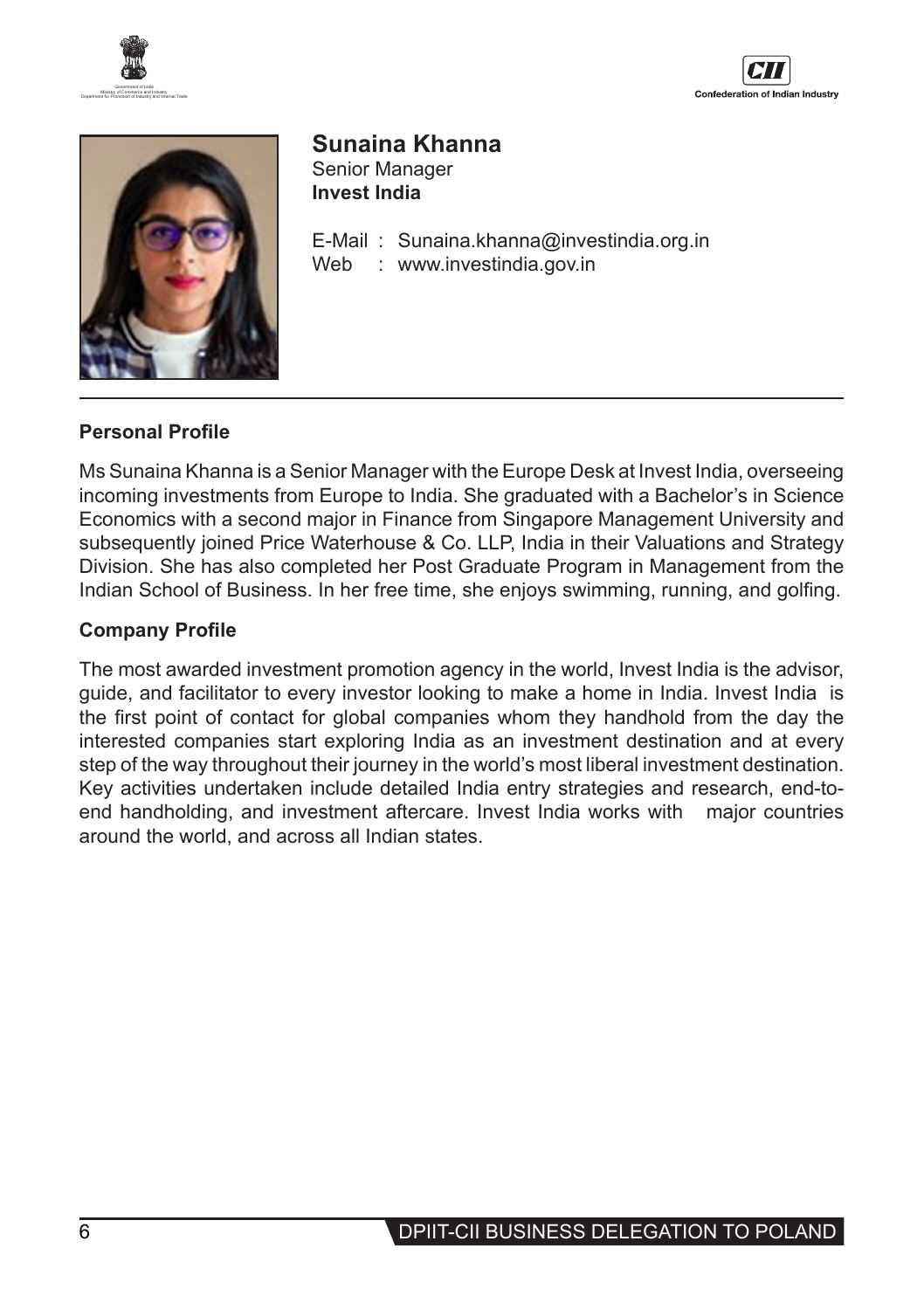





**Shohab Rais**  COO - Indian Chemicals Business **Tata Chemicals Ltd**

E-Mail: srais@tatachemicals.com<br>Web: www.tatachemicals.com Web : www.tatachemicals.com

#### **Personal Profile**

Mr Shohab Rais is currently the Chief Operating Officer – Indian Chemical Business at Tata Chemicals. He leads the Indian business of commodity and specialty chemicals with domestic market leadership for select products and presence in export markets. He also leads large capex projects for growth at both the manufacturing sites. Mr Rais has over 35 years' experience in sectors like chemicals, retail, white goods, and power.

He has successfully created many brands out of commodities and customer service. He is also responsible for some pioneering work in the Indian market like development of franchised service model, customer call centre and unique customer engagement programs and supply chain solutions. He is Chairman of the Supply Chain and logistics committee of CII – Western Region.

After Mechanical Engineering, he graduated in Arts and did his masters' degree in Marketing Management from NMIMS, Mumbai. He has completed advanced management program at the University of Maryland, Senior Management Program at Beijing, executive leadership program of the Michigan University and strategic leadership program of the Harvard University.

## **Company Profile**

Tata Chemicals Ltd. (TCL) is a science-led chemistry solutions company and is a part of the US\$ 100+ Bn Tata Group. The company develops science-led innovative products and solutions along the vectors of Sustainability and Good Health, for a better tomorrow. With the mission of 'Serving Society through Science, Tata Chemicals' operations cover five continents, servicing a diverse group of customers in over 40 countries.

The company's portfolio is divided into Basic Chemistry Products and Specialty Products comprising of Performance Materials, Health & Nutritional Ingredients, and Agrochemicals. TCL also develops technologies to provide nutrition solutions for human & animal health and agricultural solutions to improve farm yield and income.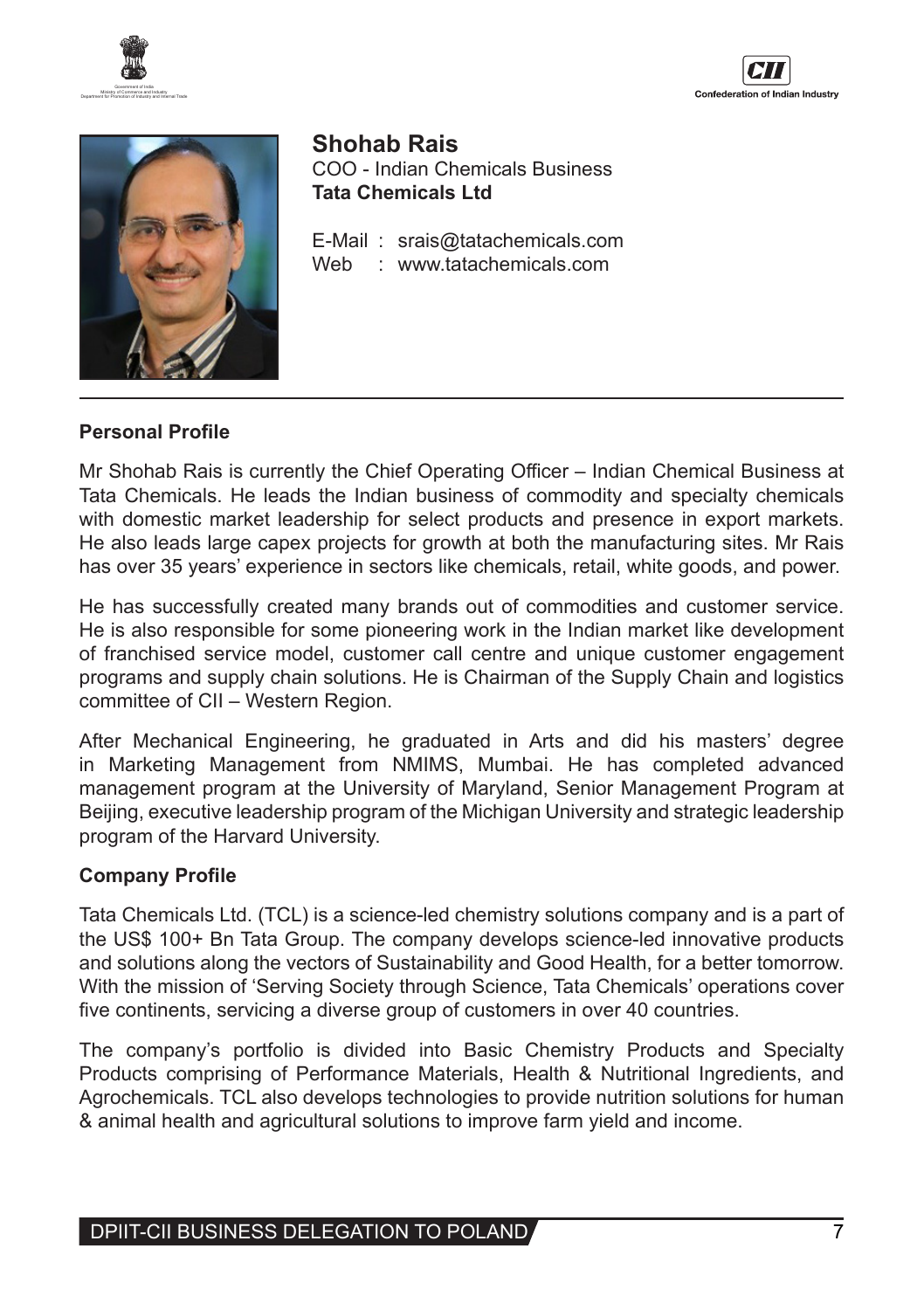

Confederation of Indian Industry





**Ishan Nandwani** Manager - Exports **Anupam Rasayan India Limited**

E-Mail : ishan.nandwani@anupamrasayan.com Web : www.anupamrasayan.com

#### **Personal Profile**

Mr Ishan Nandwani is currently taking care of the global sales for the company and has an overall experience of more than eight years in Sales & Marketing . He is also the key account manager for the Fine & Specialty Chemical division.

He is an MBA by qualification and has successfully cleared the black belt, Six Sigma Certification and is also certified by the Germany Federal Ministry for Economic Affairs and Energy stating as fit for partnership with Germany. He has actively participated in many strategic discussions and decision making processes.

#### **Company Profile**

Anupam Rasayan India Ltd. is a custom manufacturer of Specialty Chemicals having strong focus on quality, R&D, technology, and innovation. The company manufactures Pharmaceutical Intermediates, Agrochemical Actives & Intermediates, Polymer Intermediates and Biocides. It has 7 manufacturing sites, out of which 4 sites are in Surat, Gujarat, 2 large scale sites are in Jhagadia, Gujarat and 1 site is located in Cuddalore, Tamil Nadu named as Tanfac Industries (Expertise in fluorine chemistry) which the company has recently acquired. It is an ISO 9001:2015, 14001:2015 & 45001:2018 accredited company for Quality, Environment and Occupational Health & Safety, respectively and is a Government of India recognized Star Export House.

#### **Buiness Interest**

In potential bilateral business opportunities.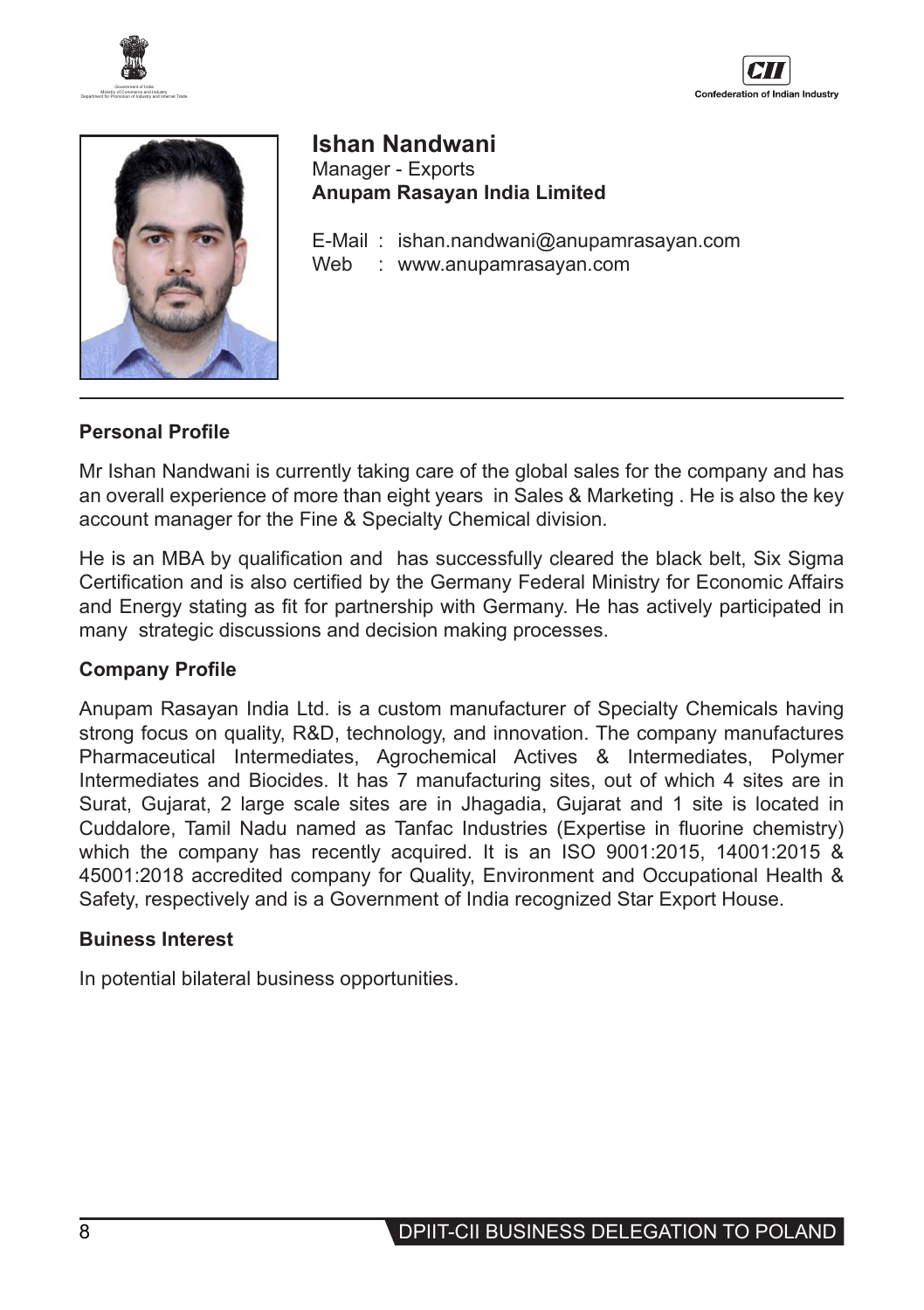





## **Mangesh Gowardhan Barbate** General Manager - Operations (Dossier Management) **Global Product Compliance (GPC) - India**

E-Mail : mangesh@gpcregulatory.com Web : www.gpcgateway.com

#### **Personal Profile**

Mr Mangesh Gowardhan Barbate is currently working in the capacity of GM (Operations - Dossier Management) at Global Product Compliance Group. He has over 12 years' experience in the field of regulatory compliances with Global Product Compliance India. His primary responsibility involves developing and implementing the procedures as per the regulatory requirements towards Sustainable Chemicals Management approach through chemical regulations like EU REACH, K-REACH, EU BPR etc.

He joined the company after completing Master of Science (M.Sc.) in Chemistry. In the early years of his career, he was involved in a research and development project related to European Union (EU) on EU Registration, Evaluation, Authorization & Restriction of Chemicals (REACH) regulation.

## **Company Profile**

Global Product Compliance (GPC) is one of the earliest OR service and compliance support company established in 2008, specialising in Global Regulatory Compliance Solutions across global sectors.

The company's regulatory compliance services started with EU REACH, and it has now ventured into new regulations that emerged over the past few years like Korea and Turkey REACH, and the regulation in the UK, Eurasia, Australia, Taiwan, Japan, China, USA, Canada, Latin America etc., including cosmetics regulations in EU, India, and the USA.

## **Buiness Interest**

Explore the opportunities for economic partnerships in Poland.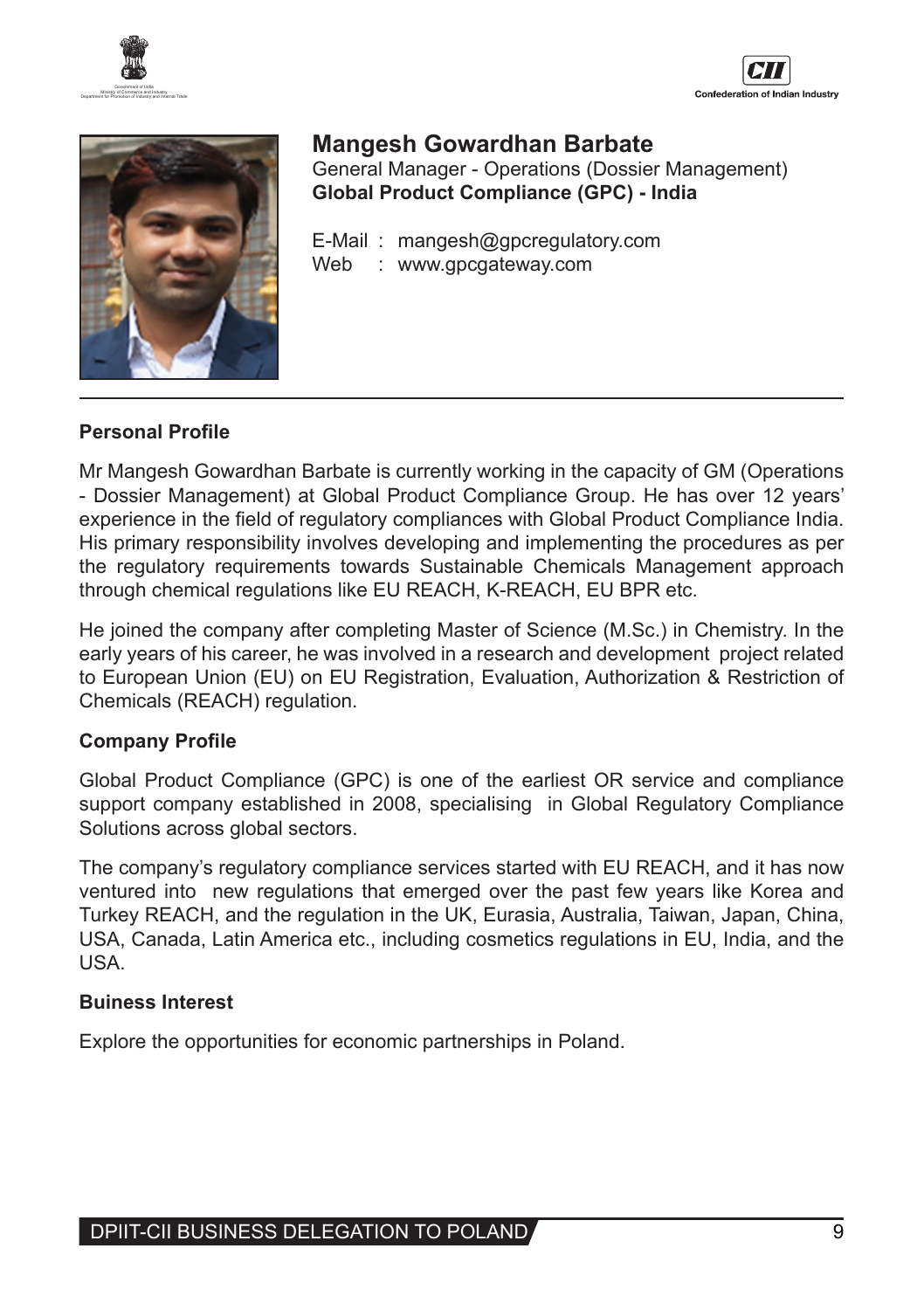





**Ashok Kumar Ghosh**  Head Plant & Executive Vice President **Haldia Petrochemicals Limited**

E-Mail : ashok.ghosh@hpl.co.in Web : www.haldiapetrochemicals.com

#### **Personal Profile**

Mr Ashok Kumar Ghosh has over 37 years' rich experience in project conceptualization and implementation of large size fertilizer project consisting single stream Ammonia Plant and Naphtha cracker based petrochemical complex. He has a proven track record of enhancing productivity, cutting costs, and fostering efficiency in a modern world scale manufacturing facility..

As Head-Plant, he is heading all functions at plant site including project management since 2005 in Haldia Petrochemicals Ltd. He conceptualized and implemented the unique brown field expansion project at HPL for capacity expansion of the complex by 30 percent through retrofit mode (all the eight process plants, off-site facilities & captive power plant including the naphtha cracker unit, the mother unit). Recently, he has conceptualized value added Butene-I chemical project and implemented coal-based power plant.

## **Company Profile**

Established in the '90s as a symbol of industrial resurgence in West Bengal, Haldia Petrochemicals Ltd. or HPL was the first integrated petrochemicals complex situated in Haldia, 125 kms from Kolkata in West Bengal.

With a state-of-the-art naphtha cracker complex, HPL started production in the year 2000. HPL is one of the largest petrochemical companies in India with a total capacity equivalent to 700 KTA of ethylene. HPL is a preferred supplier of polymers and chemicals around the world. The company invests substantially in R&D to meet the needs that may arise in the future. India's first PE112 pipe grade for potable water distribution was developed by HPL's R&D Centre.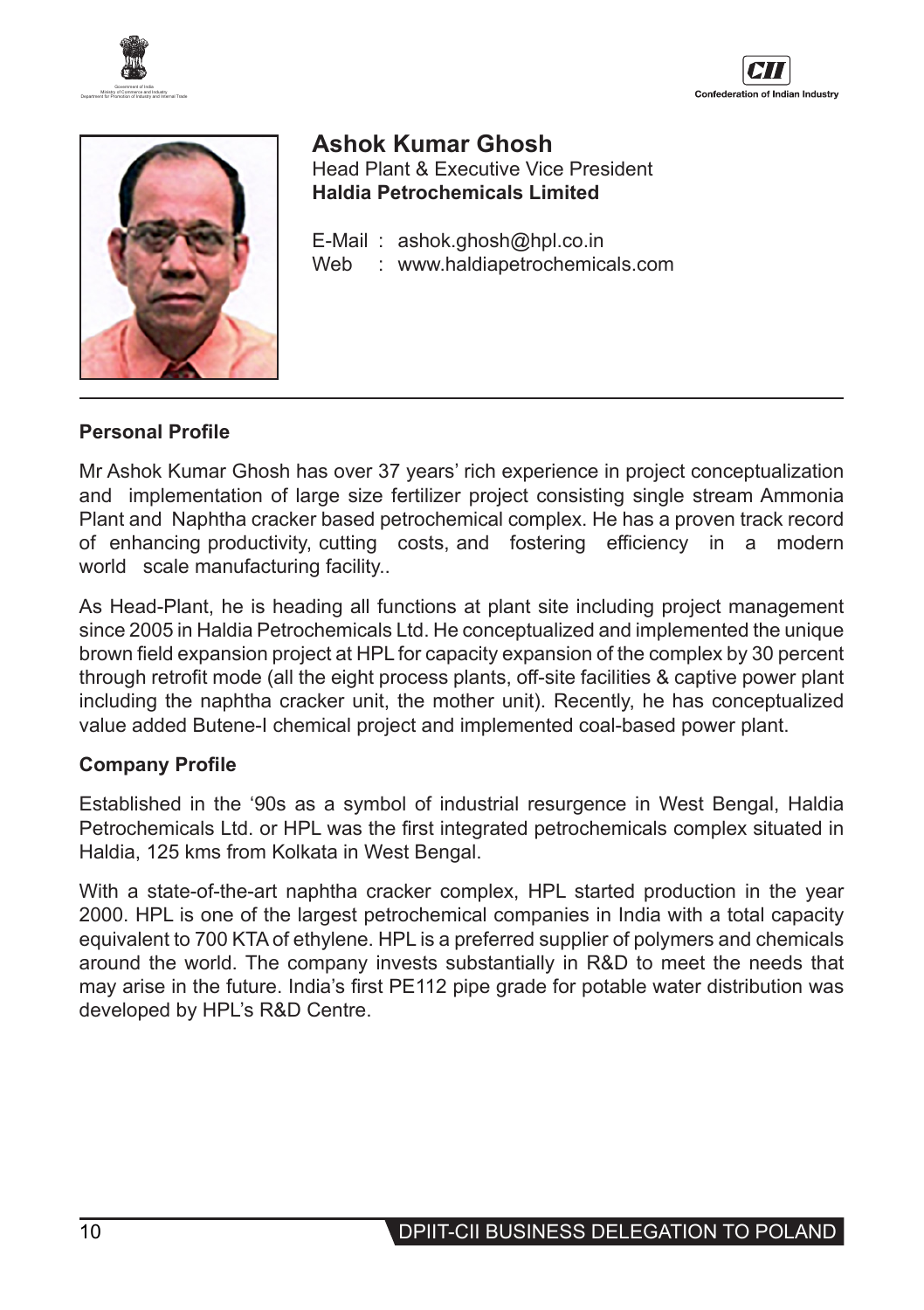





## **Sanjay Grover**

Vice President - International Business Division **Kirloskar Pneumatic Company Limited**

E-Mail : sanjay.grover@kirloskar.com Web : www.kirloskarpneumatic.com

#### **Personal Profile**

Mr Sanjay Kumar Grover has completed a long journey of more than 29 years in Kirloskar Pneumatic Company Limited. He joined the Kirloskar group as a GET and rose to become Vice President of International Business Division.

He completed his B.E. in Mechanical from Delhi Technological University (DTU) erstwhile Delhi College of Engineering (DCE), New Delhi and CCEM from Indian Institute of Foreign Trade (IIFT).

He is an active member of Confederation of Indian Industry (CII) cold chain task force. As the Vice Chairman of Trade Promotion Council of India (TPCI) Sectoral Committee on Food Processing Technology, he represents the voice of Indian Food Processing Technology Companies in both domestic and international markets.

## **Company Profile**

Founded in 1958 by Shantanurao Laxmanrao Kirloskar, Kirloskar Pneumatic Company Limited is one of the core entity of the group companies. With a product range that includes Air Compressors, Air Conditioning and Refrigeration Systems, Process Gas Systems, Vapour Absorption Systems and Industrial Gear Boxes, KPCL serves a variety of industries like Oil & Gas, Food Processing, Petrochemical, Fertilizer, Pulp & Paper, Textiles, Speciality Chemicals, Cement, Power, Mining, Steel, Railways, Defence, Marine and many more.

#### **Buiness Interest**

Oil & Gas, Fertilizer, Construction, Mining, Chemical Industry, Food Sector and Agro Chemicals.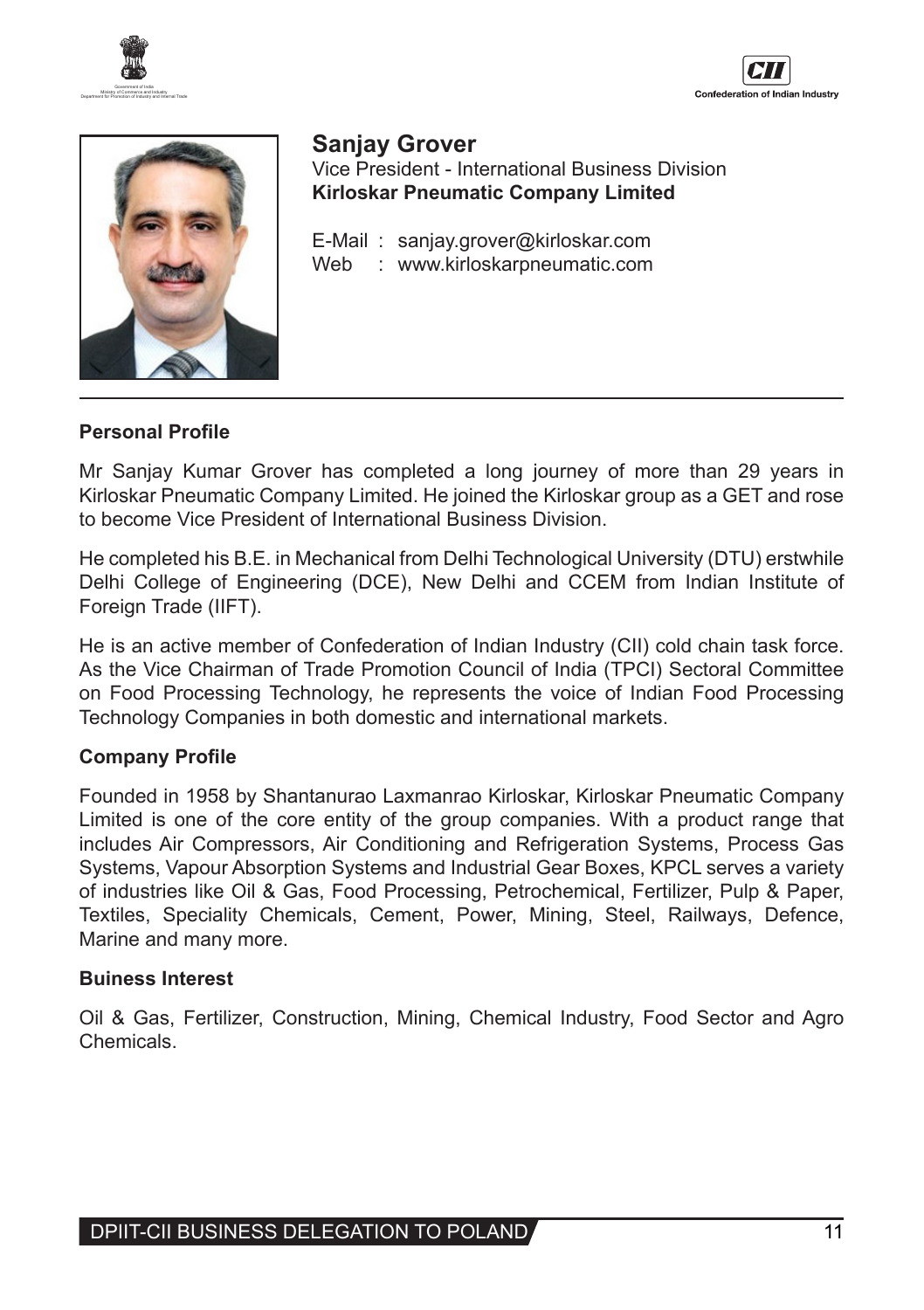





# **Allwyn Lewis**

Head – International Marketing & Business Development **Larsen and Toubro Limited - Heavy Engineering Vertical**

E-Mail : allwyn.lewis@larsentoubro.com Web : www.larsentoubro.com

## **Personal Profile**

Mr Allwyn Lewis is the Head of International Marketing & Business Development for Process Plant Equipment & Internals business at Larsen & Toubro's Heavy Engineering Business which is a manufacturing vertical of L&T Group.

With a degree in Metallurgical Engineering and a post-graduate qualification in business management, He commenced his professional career 2004 and has worked in various functions like Welding Technology, Manufacturing before moving into Marketing and Business Development.

He as a welding engineer & metallurgist has handled more than 100 equipment comprising of advanced CrMoV Reactors, heavy Ethylene Oxide Reactors, PTA equipment, Coke Drums, Urea & Ammonia Equipment and Nuclear Power equipment. He spearheaded various initiatives & established welding & heat treatment of 300 mm Thk CrMoV Reactor, developed single layer ESSC strip for 120 mm & 150 mm wide strip & established Quenching & tempering (Q&T) facility for Thick walled CrMoV plates at L&T-Hazira works. During his tenure as manufacturing head, L&T achieved a Global benchmark by delivering Steam generator & End Shields in record time of 36 months to a Nuclear Power Plant in India.

Mr Lewis is based out ofA.M.Naik Hazira Manufacturing Complex, Surat which is Globally benchmarked, state of the art, Industry 4.0 digitally enabled super heavy manufacturing facility.

## **Company Profile**

L&T Heavy Engineering business is global leader in meeting the supply of Engineered to order hi-tech equipment needs of Refinery, Oil & Gas, Fertilizer, Petrochemicals and Nuclear plants. The business has been at the forefront of introducing digital Industry 4.0 techniques, products and materials into manufacturing sector for over eight decades. A, M, Naik Heavy Engineering complex at Hazira is globally benchmarked state-of-the-art fully integrated, digitally enabled manufacturing complex. Its capability spectrum not only covers in-house engineering, R&D centres, and world class fabrication facilities, but also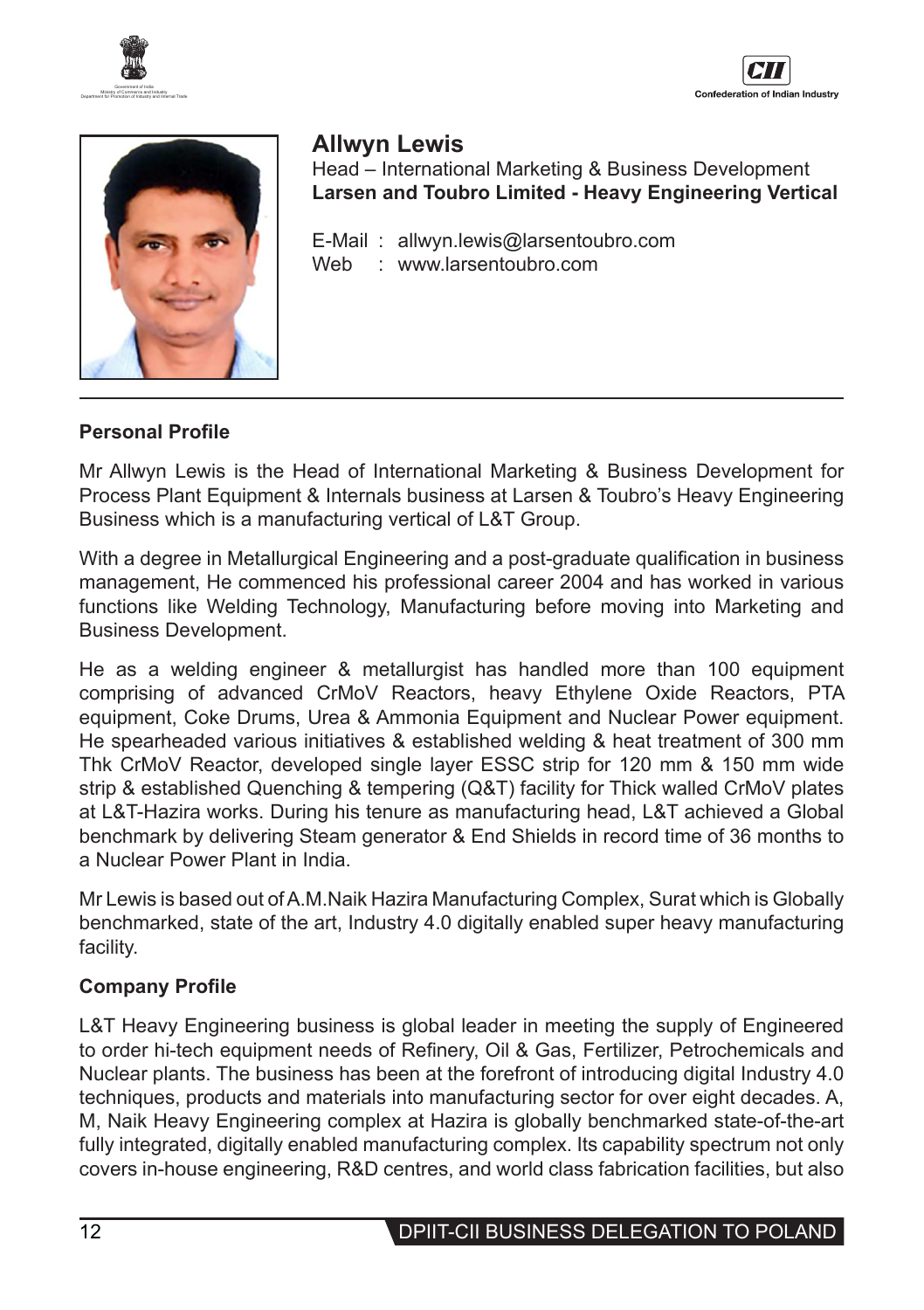

includes a highly talented team, committed to a safe and sustainable work culture.

The business is organised into Reactor & Pressure Vessels (RPV) PBU, Heat Transfer Equipment (HTE) PBU, Process Plant Internals (PPI) PBU, Modification, Revamp & Upgrade (MRU) PBU, Nuclear PBU, and Special Fabrication Unit (SFU).

## **Buiness Interest**

L&T Heavy Engineering is currently manufacturing large complex Ethylene Oxide Reactors for the Olefins Expansion Project of PKN Orlen at Plock, Poland. We are proud to be associated with this project as it is a key pillar in PKN ORLEN's Petrochemicals Development Program. Also, L&T is manufacturing Steam Drums (5 nos) for the order received through KBR which will deliver licensing, basic engineering design, and proprietary equipment for implementation of its proprietary Selective Cracking Optimum Recovery (SCORE) ethylene technology at the new plant, Olefins 3 complex. L&T is very keen to participate in the supply of these critical equipment in upcoming greenfield and brownfield projects in refinery and petrochemical plants.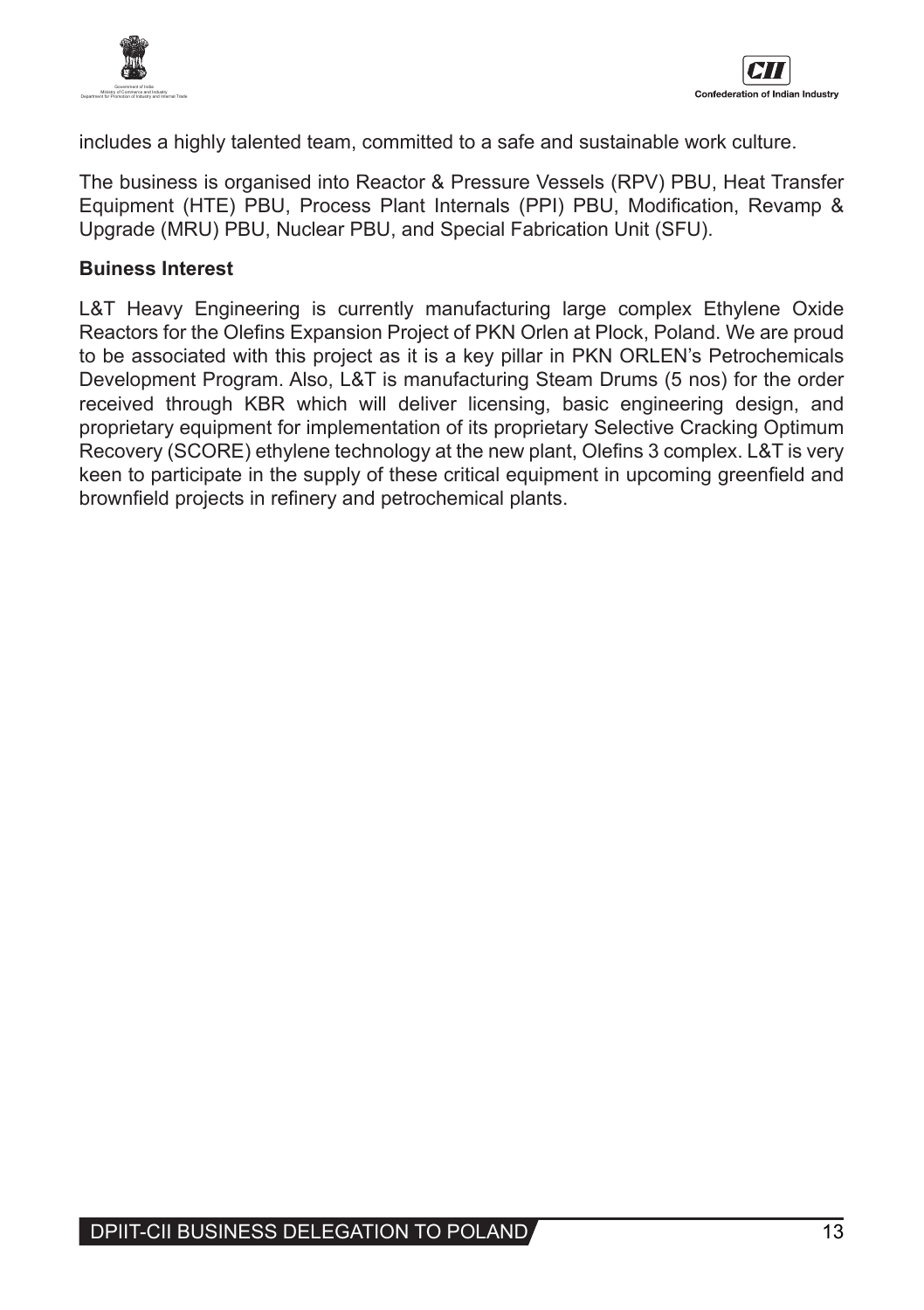





**Rateesh Kamath** Design Head Europe Projects **TATA AutoComp**

E-Mail : rateesh.kamath@tataautocomp.com Web : www.tataautocomp.com

#### **Personal Profile**

Mr Rateesh Kamath is a multi-cultural, business-oriented Automotive Professional with close to 20 years of experience working with Global OEM customers in India, Europe, China & North America. He heads Design & Customer Engineering for Europe Customer division. He is responsible for setting up and operations of Germany Nanjing Tata AutoComp Design Center and has been handling end to end program development for Vehicle Interiors projects from concept to production phase.

Apart from Tata Autocomp, he has been associated with Faurecia, Lumax & others in various location including Pune and Bangalore in India, Frankfurt in Germany, Nanjing in China, and Meru in France. Currently catering to customers such as Volvo Cars, Opel, Peugeot, FCA, JLR & many other Tier-1s. He has closely interacted with Centrum Obsługi Inwestora (Invest In Poland) for various Investment options in planning phase of Tata Autocomp in 2019.

#### **Company Profile**

Tata AutoComp Systems Limited (Tata AutoComp) provides products and services to the Indian and Global automotive OEMs as well as Tier 1 suppliers. It has own capabilities in Automotive Interior & Exterior Plastics, Composites, Sheet Metal Stampings as well as Engineering and Supply Chain. The company has nine joint ventures in partnership with leading companies from the global auto component Industry through which it manufactures and markets automotive components and systems like engine cooling solutions, automotive batteries, rear view mirrors, command systems, HVAC, exhaust and emission control systems, seating systems, battery pack, battery cooling systems, battery management systems, motors, controllers, integrated drivetrain (Integrated Motor, Inverter, and Reducer), EV chargers and electronic solutions for passenger and commercial vehicles as well as suspensions for heavy commercial vehicles. Tata AutoComp has 51 manufacturing facilities spread across India, North America, Latin America, Europe, and China.

#### **Buiness Interest**

Tata AutoComp plans to invest in Plastic & Interior component manufacturing plant in Eastern Europe, mainly catering to European customers like Stellantis, Volvo Cars & JLR.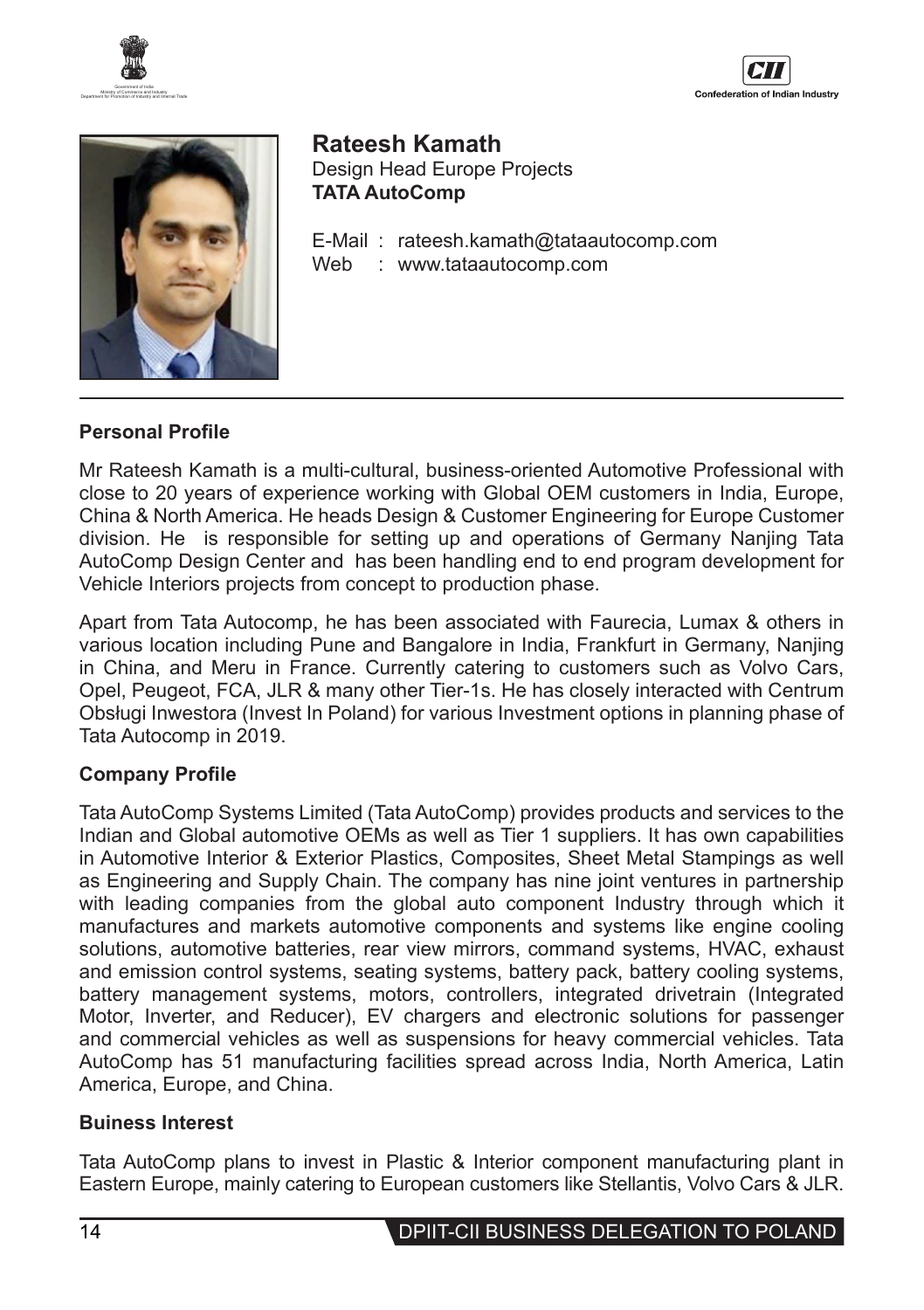





**Amita Sarkar** Deputy Director General **Confederation of Indian Industry (CII)**

E-Mail : amita.sarkar@cii.in Web : www.cii.in

#### **Personal Profile**

Ms Amita Sarkar is Deputy Director General of Confederation of Indian Industry (CII), the apex Industry Association in India. She is currently heading Manufacturing, MSMEs, Financial sector, Public Sector Enterprises, Economic Policy & Research, Media, Associations Council (ASCON), and Women in Manufacturing initiative in CII.

Ms Sarkar has over 30 years of experience in diverse activities including macroeconomic and industrial policy advocacy, research, sectoral roadmaps, business and technology reports, major events, project management, and social development programmes, among others.

At CII, she interacts closely with industry members, represents industry perspectives to various stakeholders, builds upon linkages between the federal, state, and foreign governments to join the dots on India's policy landscape, and facilitates high-level stakeholder engagements with government officials, industry captains, investors, civil society, and the international community.

Ms Sarkar has been integral to CII's efforts to promote India's sustainable economic growth. Her work has provided CII as well as the partner institutions a range of opportunities to align with the global agenda of driving growth with a human face.

She has an MPhil degree in Economics from Jawaharlal Nehru University, New Delhi.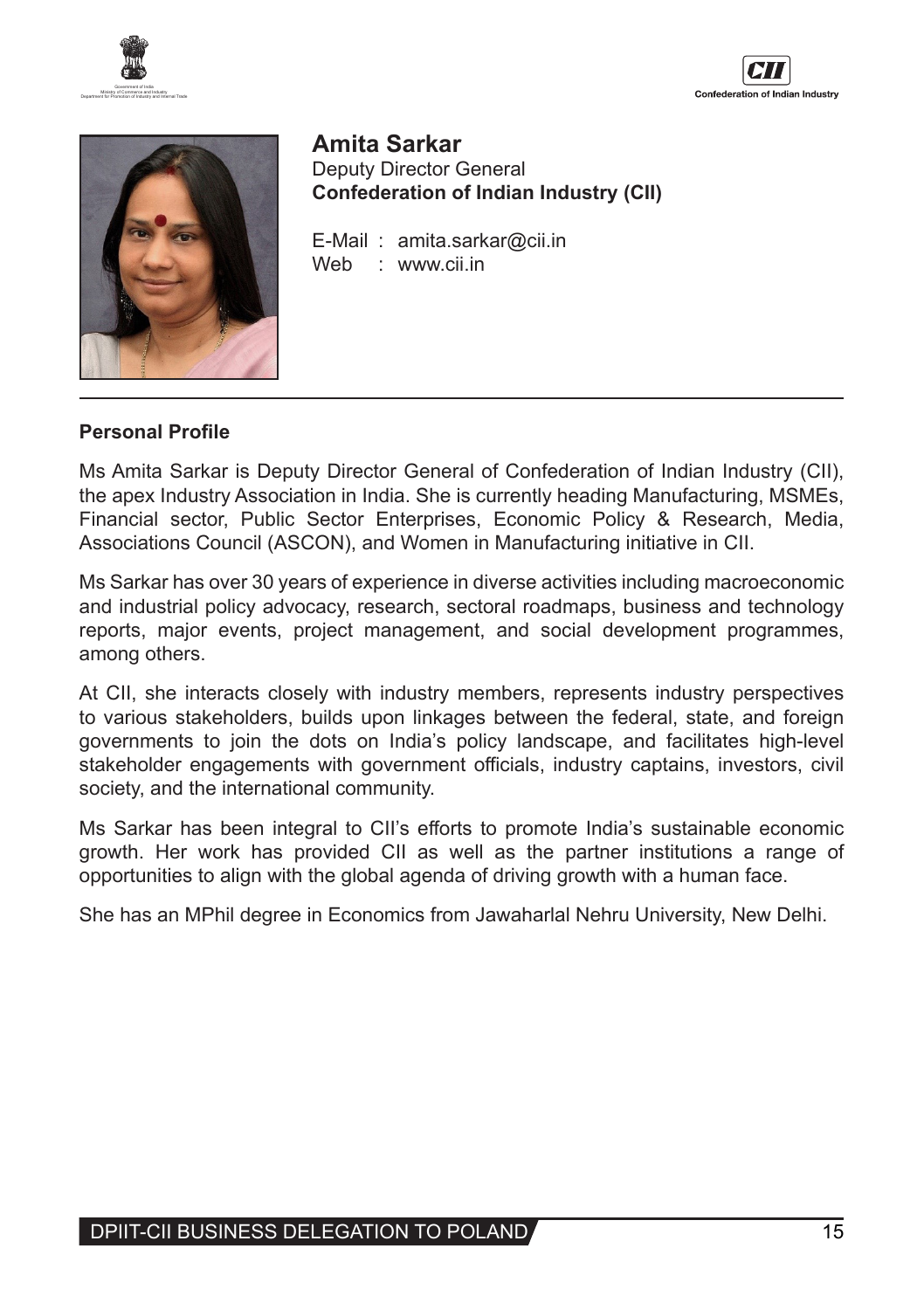





## **Lakshmi Lalita Mohan, LL.M.** Head & Representative-France & Germany **Confederation of Indian Industry (CII)**

E-Mail : lakshmi.mohan@cii.in<br>Web : www.cii.in Web : www.cii.in

## **Personal Profile**

Ms Lakshmi Lalita Mohan is involved in promotion of industrial cooperation and bilateral relations – trade, foreign direct investments, joint ventures and technical collaborations between India and Germany, primarily promoting India as a destination for trade and investments.

Her role as Head of Confederation of Indian Industry (CII) in Germany, France is also to build strategic partnerships and maintain relationship with all stakeholders for CII on behalf of Indian industry in Germany and EU. This includes relationships with counterpart organisations and associations within Germany and across EU.

Ms Mohan role on behalf of CII is also to open & maintain dialogue with scientific and research institutions, universities, academia, skills development bodies and institutions of excellence in quality management and manufacturing.

She is a German Business Lawyer. trained in multinational law firms Linklaters and Osborne Clarke in the areas of Mergers & Acquisition, IT Law, International Law and has assisted the India Desk operations. She has a Master of Laws (LL.M) degree in Corporate Security and Compliance.

She is also a member of the India Business Forum Executive Committee, an initiative by the Consulate General of India in Frankfurt and since September 2018 Ambassador of the Indo-German GINSEP program, a joint initiative by the Federal Ministry for Economic Affairs and Energy - Bundesministerium für Wirtschaft and Energie and Deutsche Startups Association. She is the Co-Founder of a health-tech startup OncoCoin AG, Member of the Board of the India Center for Business Excellence at the Frankfurt School of Finance and Management.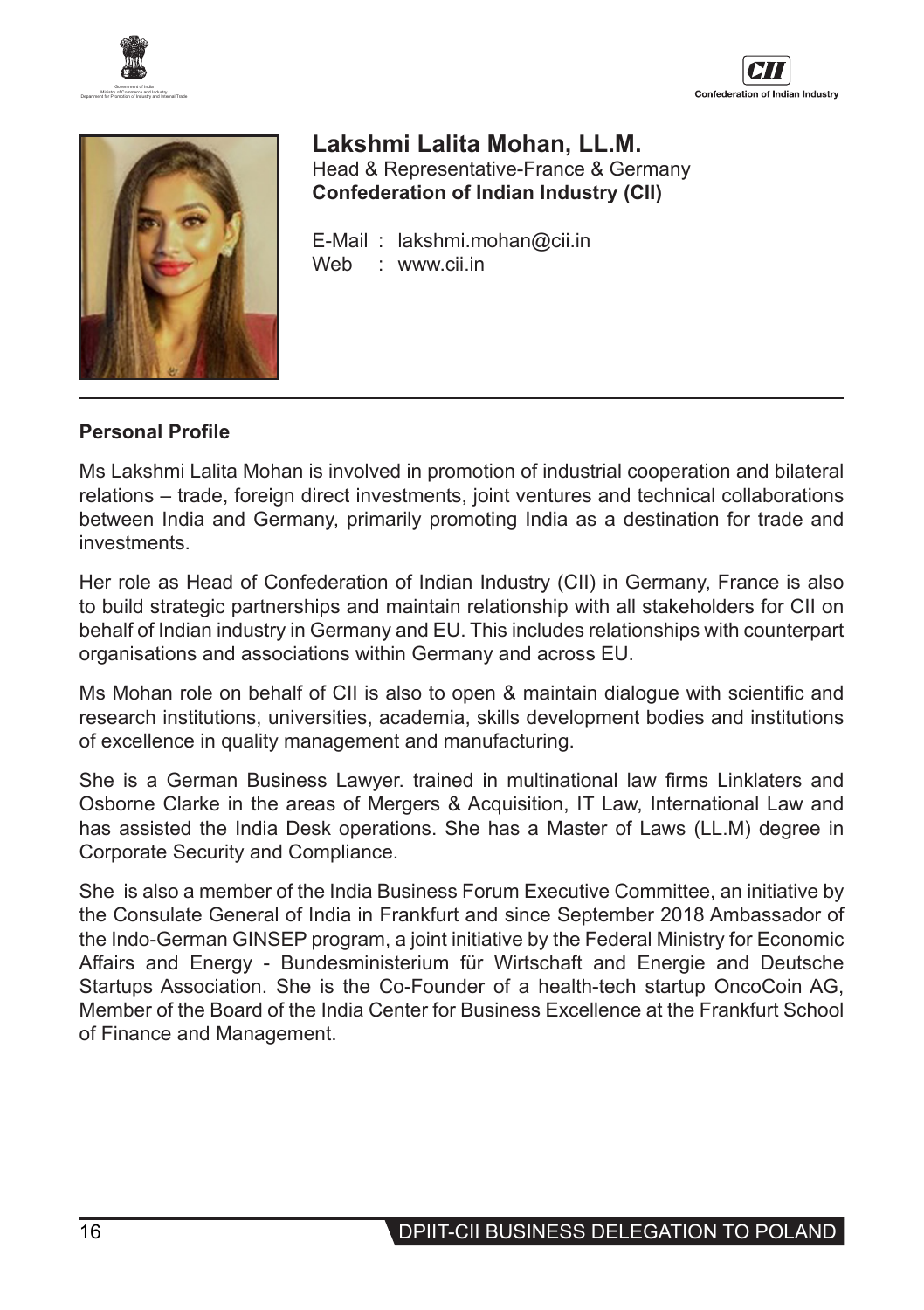





## **Suvendu Kumar Mahapatra Director Confederation of Indian Industry**

E-Mail : suvendu.mahapatra@cii.in<br>Web : www.cii.in Web : www.cii.in

Mr Suvendu Kumar Mahapatra is working as a Director in the Manufacturing Department, Confederation of Indian Industry (CII), where he is leading key sectors including Textiles & Technical Textiles, Chemicals & Petrochemical, Capital Goods, Leather & Footwear, among others.

He joined CII's SME division in 2000 and has worked on various development projects and programmes aimed towards promotion and growth of SMEs in India. He was actively engaged in a milestone project on "Subcontracting and Partnership Exchange Programme (SPX)" with UNIDO. In 2004, he underwent a training programme on "Business Planning for Indian SMEs' conducted by AOTS, in Japan.

Over the past years, he has also rendered service towards other important verticals, such as Defence Advisory and Consultancy Services, Advanced Materials and Railways.

Mr Mahapatra is an engineering graduate from the Karnataka University, Dharward.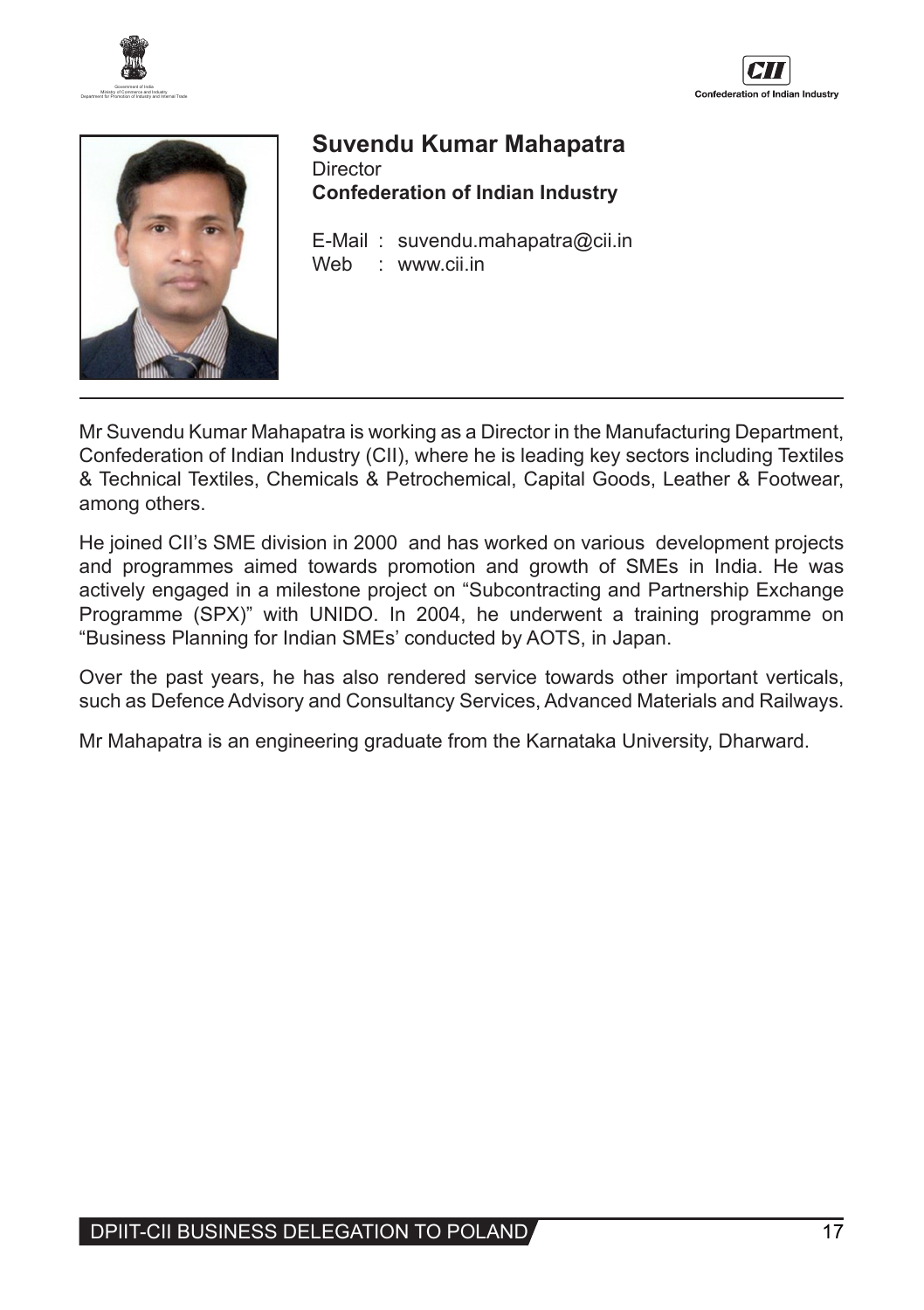





Government of India Ministry of Commerce and Industry Department for Promotion of Industry and Internal Trade

## **Department for Promotion of Industry and Internal Trade - Brief**

#### **Introduction**

The Department for Promotion of Industry and Internal Trade (DPIIT) was established in the year 1995 and was reconstituted in the year 2000 with the merger of the Department of Industrial Development. The department was earlier called the Department of Industrial Policy & Promotion and was renamed as DPIIT in January 2019.

In 2018, matters related to e-commerce were transferred to the Department and in 2019 the Department was given charge of Internal Trade, Welfare of Traders and their Employees and Startups. The mandate for integrated development of the Logistics Sector has also been recently allocated to DPIIT in November 2021.

The vision of DPIIT is to promote Indian Industry and facilitate a balanced growth of industries. Its mission is to create a conducive environment and accelerate annual growth of industries to double digit level on sustained basis; improve share of manufacturing in GDP; improve India's global share of FDI, and make India a preferred location for foreign investment.

## **Allocation of Business to the Department**

According to the Allocation of Business (AOB) Rules, the Department is responsible for determining the Industrial Policy at Central Government level. The Department handles matters related to Protection of Intellectual Property Rights (IPR) and administers acts related to IPRs. The Department also handles matters related to Foreign Direct Investment (FDI) and undertakes promotion of direct foreign and non-resident investment. It looks after promotion of investment by Overseas Indians in India, including innovative investments and policy initiatives consistent with the overall Government policies, particularly in areas such as Special Economic Zones for Overseas Indians. The Department is responsible for promotion and development of industries that are not covered by other Ministries/ Departments.

## **Functions of DPIIT**

The main functions of DPIIT are as follows:

1. Formulation and implementation of industrial policy and administration of Industries (Development & Regulation) Act, 1951.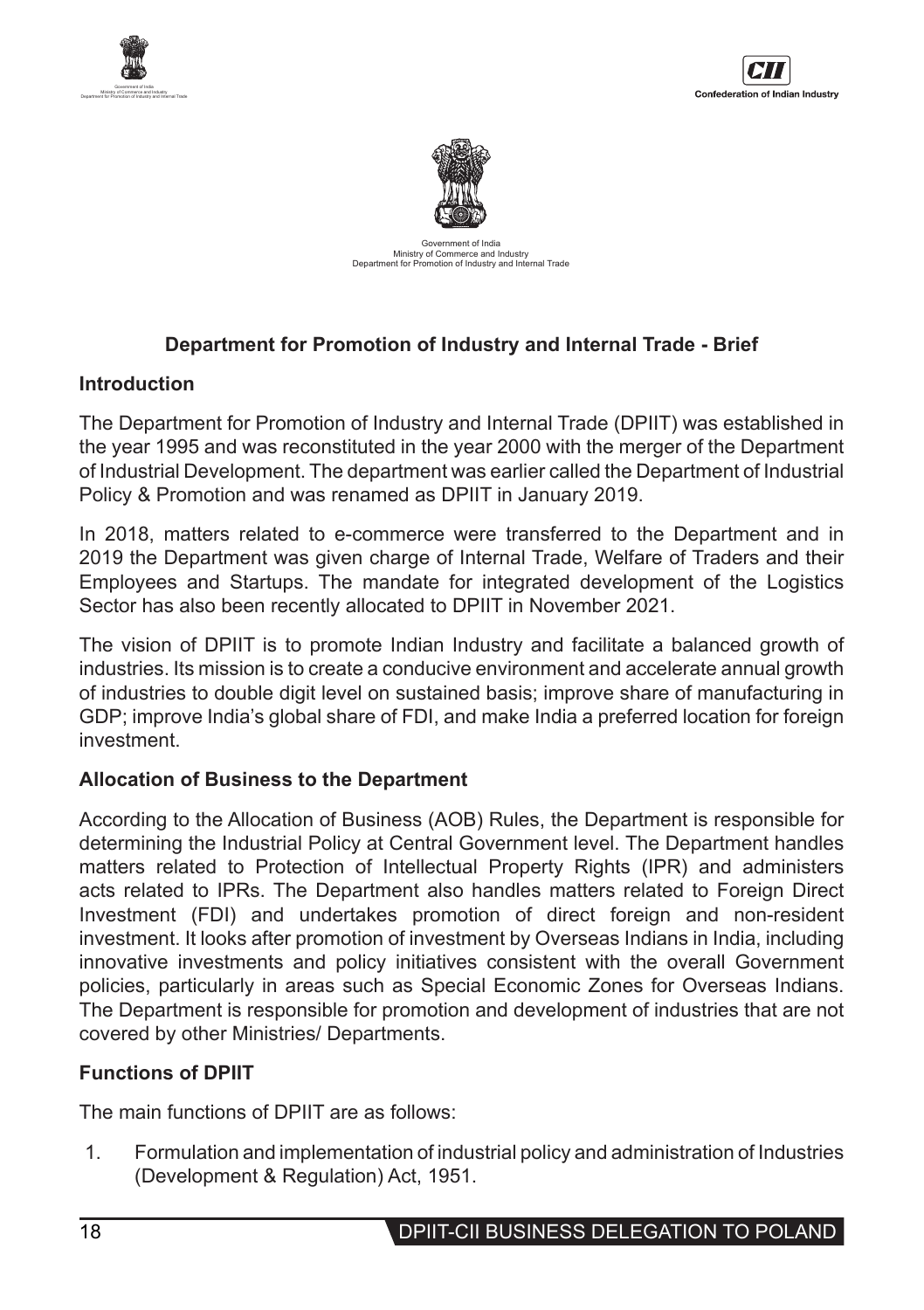

- 2. Monitoring and stimulation of growth of manufacturing industry in general, and performance of industries specifically assigned to DIPP.
- 3. Promotion of industrial development in North East and special category states of J &K, Himachal Pradesh and Uttarakhand through appropriate incentives.
- 4. Formulation of Foreign Direct Investment Policy and promotion and facilitation of direct foreign and non-resident investments in industrial and service projects.
- 5. Association as nodal department for investment related issues in Bilateral/ Regional Economic Cooperation Agreements.
- 6. Formulation of policies relating to Intellectual Property Rights in the field of Patents, Trade Marks, Industrial Design and Geographic Indication of Goods and administration of regulations and rules under IPR.
- 7. Compilation and dissemination of Wholesale Price Index and collection of monthly industrial production statistics particularly for use in construction of Index of Industrial Production.

## **Major programmes/ schemes/ policies**

Some of the major programmes, schemes and policies falling under the purview of DPIIT are as follows:

- 1. **Foreign Direct Investment (FDI):** DPIIT is the Nodal Department for formulation of policy of the Government on FDI. It is responsible for maintenance and management of data on inward FDI, based on the remittances reported by the Reserve Bank of India.
- 2. **Make in India (MII):** The MII initiative is aimed at fostering innovation, building world class infrastructure, and making India a hub for manufacturing, design, and innovation
- 3. **National Intellectual Property Rights (IPR) Policy:** The National IPR Policy, approved on 12th May 2016 lays the roadmap for intellectual property in India.
- 4. **National Design Policy:** National Design Policy includes the Promotion of Indian design through a well-defined regulatory, promotional and institutional framework
- 5. **Ease of Doing Business (EODB):** DPIIT is spearheading the exercise for improving overall business regulatory environment in the country by streamlining existing regulations.
- 6. **Startup India:** Startup India is a flagship initiative of the Government of India, intended to catalyze startup culture and build a strong and inclusive ecosystem for innovation and entrepreneurship in India.
- 7. **Development of Logistics Sector:** This Logistics Division was created with the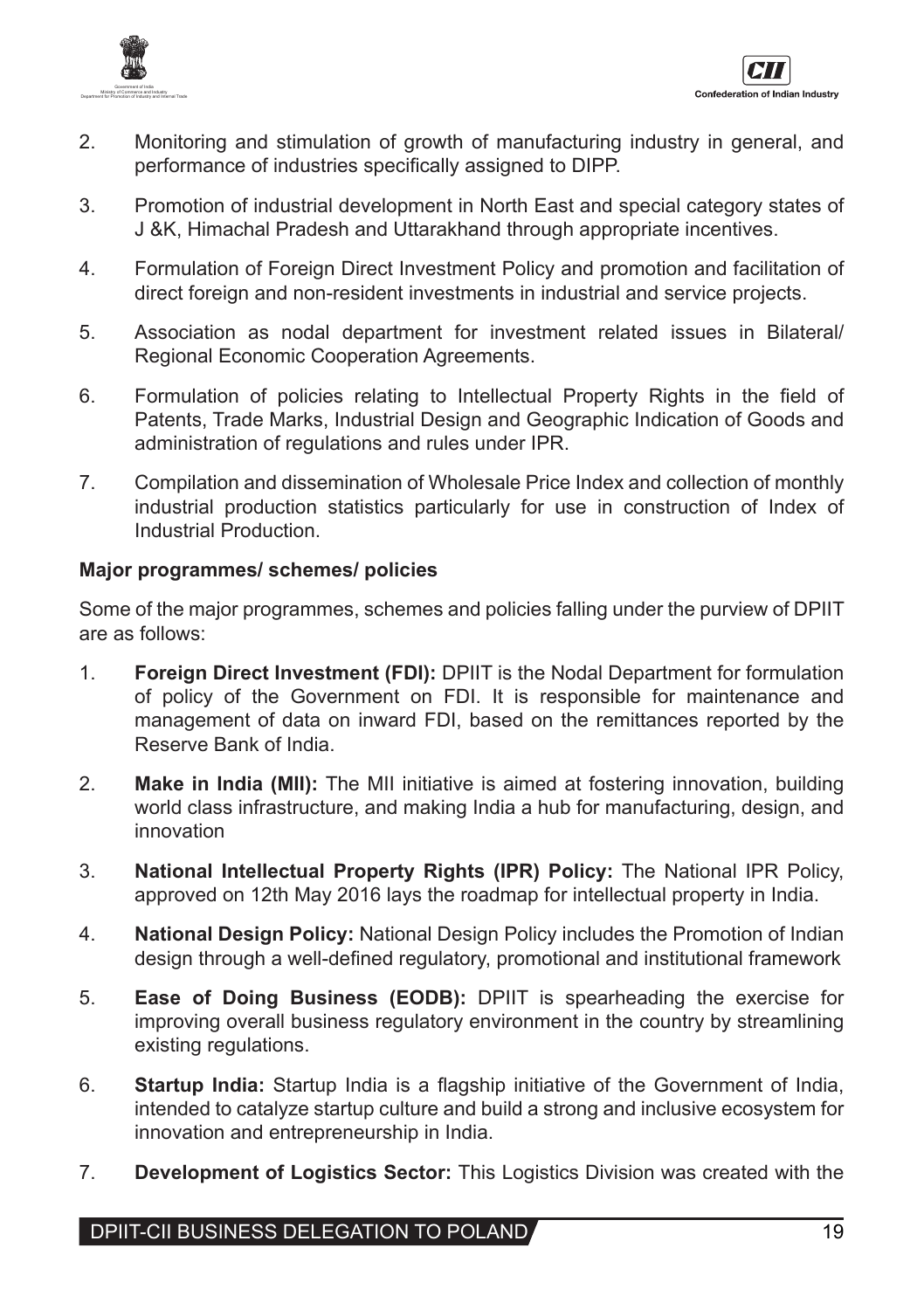



mandate for integrated development of logistics sector in the country and to bring about a reduction in the logistics cost.

- 8. **Project Monitoring Group (PMG):** PMG is an institutional mechanism that Functions for resolving issues and bottlenecks and fast-tracking the setting up and commissioning of large infrastructure projects.
- 9. **Industrial Park Rating System (IPRS):** IPRS is expected to evolve to deliver the following objectives to provide information, enhance competitiveness, recognize best practices and identify requisite policy.
- 10. **North East Industrial Development Scheme (NEIDS):** The Government of India has notified the scheme to promote industrialization in North Eastern Region.
- 11. **E-Commerce:** DPIIT is responsible for matters related to E-Commerce, including formulation of e-commerce policy,

\*\*\*\*\*